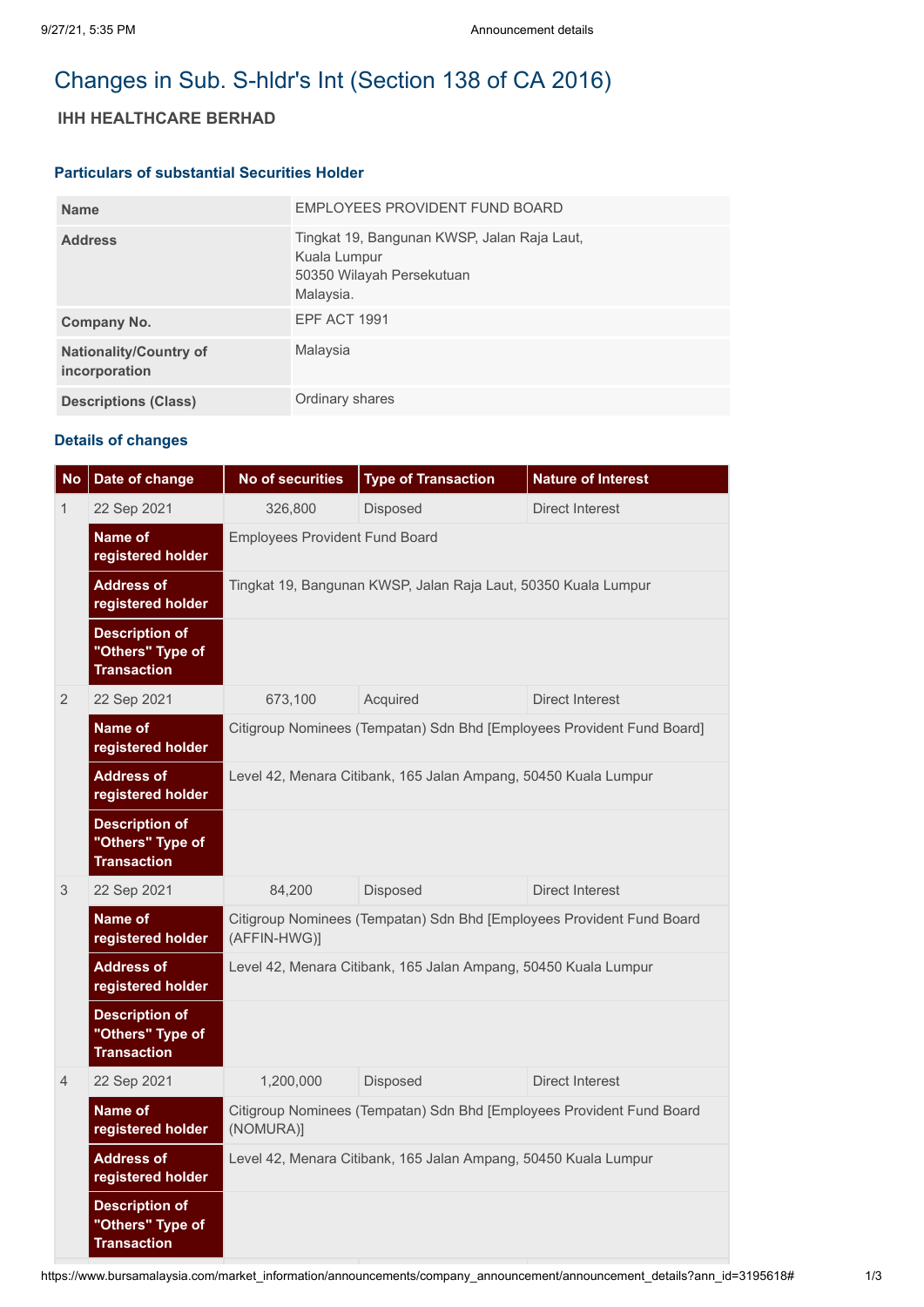9/27/21, 5:35 PM Announcement details

| 5 | 22 Sep 2021                                              | 180.400                                                                                   | <b>Disposed</b> | Direct Interest |
|---|----------------------------------------------------------|-------------------------------------------------------------------------------------------|-----------------|-----------------|
|   | Name of<br>registered holder                             | Citigroup Nominees (Tempatan) Sdn Bhd [Employees Provident Fund Board<br>(RHBISLAMIC) IC] |                 |                 |
|   | <b>Address of</b><br>registered holder                   | Level 42, Menara Citibank, 165 Jalan Ampang, 50450 Kuala Lumpur                           |                 |                 |
|   | Description of<br>"Others" Type of<br><b>Transaction</b> |                                                                                           |                 |                 |

| Circumstances by reason of<br>which change has occurred | Disposal and acquisition |
|---------------------------------------------------------|--------------------------|
| Nature of interest                                      | Direct Interest          |
| Direct (units)                                          | 759,184,600              |
| Direct (%)                                              | 8.644                    |
| Indirect/deemed interest (units)                        |                          |
| Indirect/deemed interest (%)                            |                          |
| Total no of securities after<br>change                  | 759,184,600              |
| Date of notice                                          | 23 Sep 2021              |
| Date notice received by Listed<br><b>Issuer</b>         | 27 Sep 2021              |

#### *Remarks :*

*Employees Provident Fund Board [41,085,300 ordinary shares ("OS")]*

*Citigroup Nominees (Tempatan) Sdn Bhd* 

- *1. Citigroup Nominees (Tempatan) Sdn Bhd [Employees Provident Fund Board]*
- *(627,717,100 OS) 2. Citigroup Nominees (Tempatan) Sdn Bhd [Employees Provident Fund Board (AMUNDI)]*
- *(7,654,900 OS)*
- *3. Citigroup Nominees (Tempatan) Sdn Bhd [Employees Provident Fund Board (AFFIN-HWG)] (11,573,600 OS)*
- *4. Citigroup Nominees (Tempatan) Sdn Bhd [Employees Provident Fund Board (AM INV)] (1,600,000 OS)*
- *5. Citigroup Nominees (Tempatan) Sdn Bhd [Employees Provident Fund Board (NOMURA)]*
- *(27,529,800 OS) 6. Citigroup Nominees (Tempatan) Sdn Bhd [Employees Provident Fund Board (CIMB PRI)]*
- *(21,538,800 OS)*
- *7. Citigroup Nominees (Tempatan) Sdn Bhd [Employees Provident Fund Board (TEMPLETON)]*
- *(4,272,800 OS) 8. Citigroup Nominees (Tempatan) Sdn Bhd [Employees Provident Fund Board (ABERDEEN)]*
- *(5,615,600 OS) 9. Citigroup Nominees (Tempatan) Sdn Bhd [Employees Provident Fund Board (ASIANISLAMIC) IC]*
- *(5,304,500 OS)*
- *10. Citigroup Nominees (Tempatan) Sdn Bhd [Employees Provident Fund Board (F.TEMISLAMIC) IC] (1,896,700 OS)*
- *11. Citigroup Nominees (Tempatan) Sdn Bhd [Employees Provident Fund Board (ABERISLAMIC) IC] (2,145,500 OS)*
- *12. Citigroup Nominees (Tempatan) Sdn Bhd [Employees Provident Fund Board (CPIAM EQ) IC] (1,250,000 OS)*

| <b>Announcement Info</b> |                                                                                         |
|--------------------------|-----------------------------------------------------------------------------------------|
| <b>Company Name</b>      | <b>IHH HEALTHCARE BERHAD</b>                                                            |
| <b>Stock Name</b>        | <b>IHH</b>                                                                              |
| <b>Date Announced</b>    | 27 Sep 2021                                                                             |
| Category                 | Change in the Interest of Substantial Shareholder Pursuant to<br>Section 138 of CA 2016 |
| <b>Reference Number</b>  | CS2-27092021-00022                                                                      |